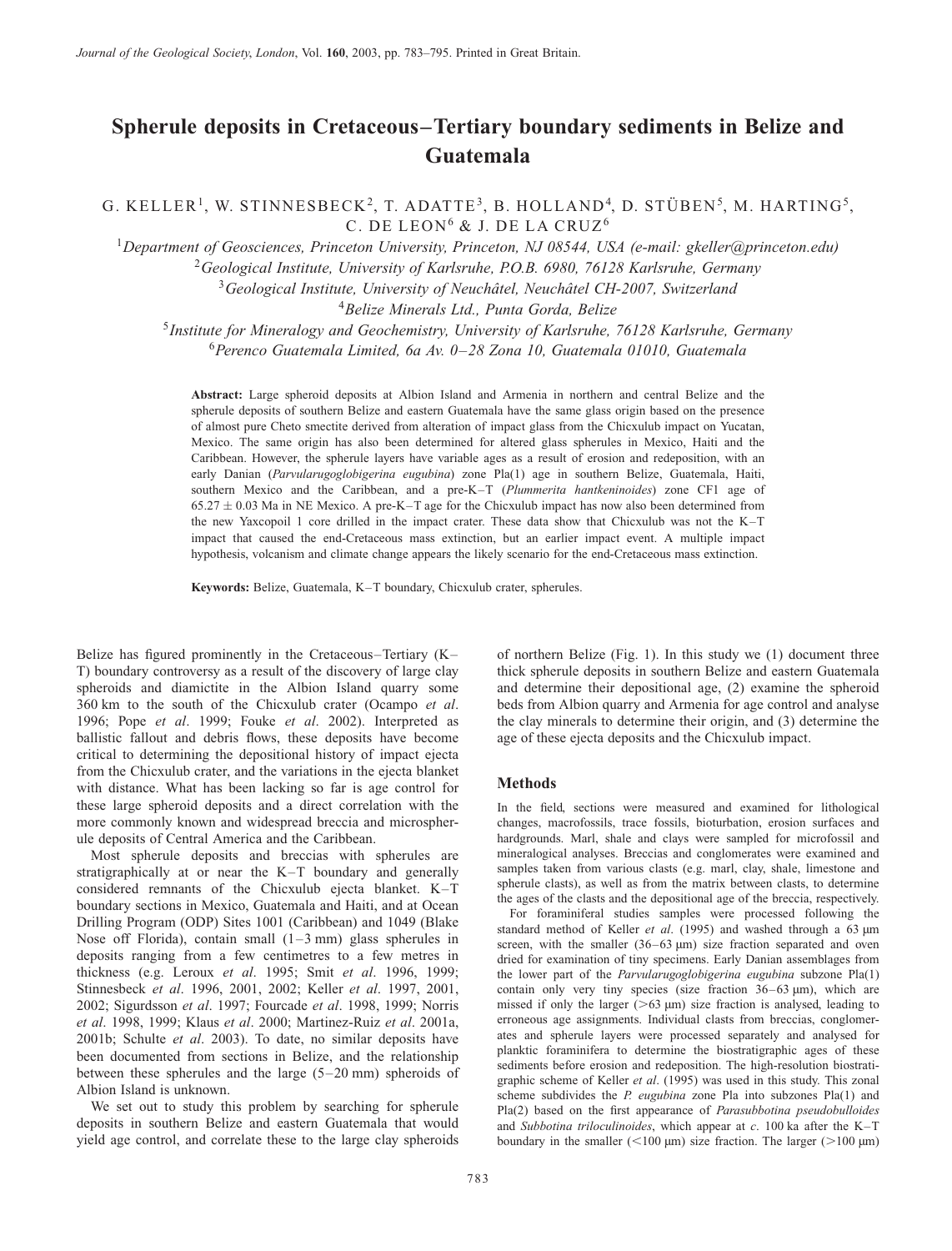<span id="page-1-0"></span>

Fig. 1. Locations of spherule-bearing K–T boundary sections in Belize and Guatemala examined in this study.

morphotypes first appear after the extinction of P. eugubina and are used in th[e Berggren](#page-11-0) et al. (1995) zonal scheme as marker species.

Clay mineral analyses were conducted at the Geological Institute of the University of Neuchatel, Switzerland, based on XRD analyses (SCINTAG XRD 2000 Diffractometer). Sample processing followed the procedure outlined by Kübler (1987) and Adatte et al. (1996). The intensities of selected XRD peaks that char[acterize](#page-11-0) [each](#page-11-0) [clay](#page-11-0) mineral in the  $\leq$   $2 \mu m$ size fraction (e.g. chlorite, mica, kaolinite, smectite) were measured for semi-quantitative estimates. Clay minerals are therefore given in relative per cent abundances without correction factors. Per cent smectite is estimated by using the method of [Moore & Reyno](#page-12-0)lds (1989). Environmental scanning electron microscopy (ESEM) analyses were conducted on some enriched smectite samples and spherules at the Institut de Microtechnique de Neuchâtel, using a Phillips environmental microprobe equipped with EDEX analyser.

Platinum group elements (PGE) were analysed by isotope dilution inductively coupled-mass spectrometry with a high-resolution Axiom system (VG Elemental, UK) at the Institute for Mineralogy and Geochemistry, University of Karlsruhe. Before fire assay, samples were spiked with 500 µl of a solution containing about 16 ng of Ir, 10 ng Ru, 33 ng Pd and 33 ng Pt strongly enriched in isotopes  $^{191}$ Ir,  $^{99}$ Ru,  $^{105}$ Pd and  $^{198}$ Pt, respectively. Standard reference materials used were WPR-1 and SARM-7.

#### Description and analytical results

### San José quarry, southern Belize

In southern Belize, about 50 km east of Actela, are a number of sections that contain prominent outcrops of breccia or conglomerates interbedded and/or overlain by spherule deposits (Fig. 1). At the San José quarry, located about 35 km north of Punta Gorda (UTM N 1800900, E 278800), thick-bedded grey shallowwater limestones of the Campur Formation with abundant benthic foraminifera, ostracodes and rudists mark the base of the section. The upper contact of this limestone is erosional with a palaeorelief of at least 2 m that is largely infilled with spherulerich debris (Fig. [2\).](#page-2-0) Overlying the limestone and spherules is a nearly 3 m thick breccia with limestone clasts ranging from 0.5 cm to 10 cm containing fragments of rudists, ostracodes and benthic foraminifera. The 2.6 m above this interval consist of predominantly yellow thin-bedded and friable microbreccia  $(< 0.5$  cm clasts) layers rich with spherules. The upper 1.6 m consist of intercalated well-cemented layers of microbreccia, bioclastic limestones, a 10 cm thick green spherule layer (sample 12), and a 15 cm thick layer of yellow bentonitic clay rich in spherules (sample 16, Fig. [2\).](#page-2-0) The next 2 m of the outcrop are covered, followed by a 1.5 m thick microbreccia with spherules, ostracodes and larger benthic foraminifera. Clastic sediments of the Sepur Formation overlie the breccia unit, but in the outcrop the contact is altered to soil.

Weathered glass spherules are thus abundant throughout the breccia unit, but their age cannot be determined in the San Jose section because of the absence of planktic foraminifera as a result of the shallow-water platform environment. Abundant rudists (mostly radiolitids and rare hippuritids), milliolids and larger foraminifera indicate a Maastrichtian age (e.g. Pseudorbitoides, Smoutina, Lepidorbitoides, Ortbitoides, 'Borelis', Chubbina ? jamaicaensis). These faunal assemblages are locally derived from the Campur Formation. Spherule debris is particularly abundant in the upper portion (e.g. samples 12, 14–16, 20, Fig. [2\).](#page-2-0) Siliciclastic input is low, but increases upsection.

Clay minerals of the green spherule layer (sample 12) and spherules in bentonite clay (sample 15, Fig. [2\)](#page-2-0) consist of wellcrystallized Cheto Mg-smectite characterized by the high intensity of the 001 reflection that indicates a glass origin, similar to Actela, El Caribe and El Ceibo in Guatemala [\(Debrabant](#page-11-0) et al. 1999), Bochil in southern Mexico and Beloc in Haiti (Keller et al. 2003a), and the large clay spheroid layers at Albion Island and Armenia of northern and central Belize (discussed below). This suggests a similar origin for the glass origin and age of deposition in all sections.

#### Santa Theresa, southern Belize

The Santa Theresa section is located in southern Belize about 30 km west of Punta Gorda (UTM N 1785400; E 277100). The section consists of a partially covered 25 m thick road outcrop with a nearly vertically tilted sequence of a channel deposit (breccia) cut into clastic sediments of the Sepur Formation (also called Toledo Formation in Belize). The strike of the beds is almost east–west. The margin of this channel is visible on the west side of the outcrop, where it cuts into sandstone, siltstone and shale beds of the Sepur Formation, which also dip steeply to the north (Fig. [3\).](#page-3-0) A covered interval of about 100 m separates this outcrop from the steeply dipping limestone cliff to the south that forms the continuation of the road outcrop. These shallowwater limestones are part of the Maastrichtian Campur Formation and contain rudists and larger foraminifera. They form east–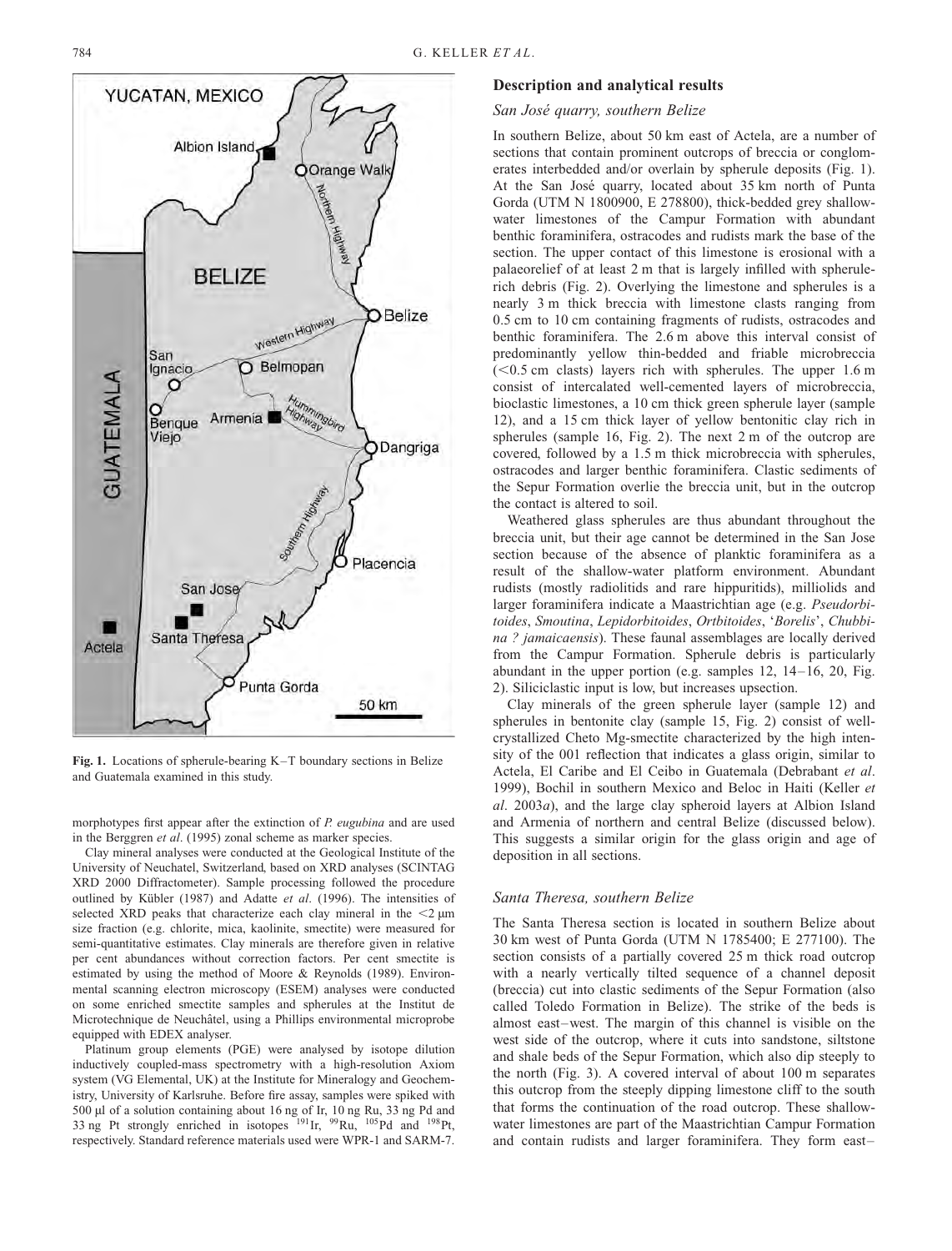### San Jose Quarry, Southern Belize

<span id="page-2-0"></span>

Fig. 2. Lithostratigraphy of the spherule-bearing deposits of the San Jose quarry in southern Belize. No planktic foraminifera are preserved in this section.

west-trending cliffs in the centre of an anticline (with an east– west-trending axis). The cliffs are the result of either faulting or the greater resistance to erosion relative to the soft sedimentary rocks of the Sepur Formation.

Examination of the individual lithologies of the Sepur Formation that form the margin and underlying sediments of the channelized deposits reveals a microbreccia near the base of the exposure followed by siltstone and shale beds. The microbreccia contains rounded to subrounded clasts, suggesting long-distance transport, rare rudist fragments and small hedbergellids and heterohelicids along with tiny early Danian planktic foraminifera indicative of the P. eugubina subzone Pla(1) (e.g. G. daubjergensis, E. eobulloides, P. extensa, P. eugubina, G. cretacea). No spherule debris was observed in the washed residues. The overlying shale and siltstones contain a similar assemblage, although more abundant, and minor spherule debris that suggests the original glass spherule deposit may predate the Paleocene Sepur Formation.

The base of the channel deposit that overlies these truncated clastic sediments of the Sepur Formation consists of a 1.2 m thick-layered microbreccia with predominantly rounded to subangular limestone clasts of variable sizes (from  $\leq 4$  mm to  $>1$  cm) and very little matrix. Limestone clasts are rich in rudist fragments and larger foraminifera eroded from the Maastrichtian Campur Formation. The matrix contains very tiny  $(36-63 \mu m)$ early Danian planktic foraminifera characteristic of the P.

eugubina subzone Pla(1) (e.g. P. eugubina, P. extensa, G. cretacea, G. daubjergensis; samples 2 and 3, Fig. [3\),](#page-3-0) which indicate that the microbreccia and limestone breccia were deposited in the early Danian subzone Pla(1).

Above the layered breccia is a 1 m thick limestone breccia with large (70 cm) marl clasts, and smaller serpentinite, volcanic and spherule-rich clasts containing P. eugubina, G. daubjergensis and G. cretacea (samples 4–6). Above a small covered interval (40 cm) is an altered green spherule-rich layer (sample 7) of 50 cm thickness, which also contains tiny  $(38-63 \text{ µm})$  early Danian species (Fig. [3\).](#page-3-0) Thus deposition of these debris layers occurred no earlier than the  $P$ . eugubina subzone (Pla(1)).

Above the spherule layer is a covered interval that spans about 14 m. The sequence above it consists of alternating layers of grey sandstone with occasional spherule debris, microconglomerates with small (up to 0.5 mm) and larger limestone clasts (up to 2 cm), and a coarse massive conglomerate with occasional large (50–100 cm) limestone boulders. Within this 7 m sequence some pebbly limestone beds show imbrication, indicating reworking in traction under a dilute flow. The limestone clasts contain rudist fragments and larger foraminifera that indicate erosion from the Campur Formation. The entire debris flow, even the pebbly lower portion, contains rare cobble- to boulder-sized clasts of poorly indurated brown clays, grey to brown shales, siltstones and fine sandstones from the Sepur Formation. Spherule debris is generally present in washed residues of samples 8–12 and 14 along with rare larger morphotypes ( $>100 \mu m$ ) of *G. daubjergensis*, *S.* triloculinoides and P. pseudobulloides that suggest deposition occurred during zone Plc to Pld (Fig. [3\).](#page-3-0) The diversity of clasts and ages within these conglomeratic deposits, separated by sandstone and clay containing burrows, suggests that deposition occurred as repeated debris flows or turbidites.

Thin sections show that spherules are altered to clay with only small relics of glass with volcanogenic appearance preserved (Fig. [4c](#page-4-0) and d, L. Heister, pers. commun.). Clay minerals of the green spherule layer (sample 7, Fig. [3\)](#page-3-0) consist of well-crystallized Cheto Mg-smectite characterized by the high intensity of the 001 reflection that indicates a glass origin, similar to the green spherule layer at the San Jose quarry section. However, in contrast to the San Jose quarry, there is also a significant amount of zeolite (heulandite–clinoptilolite) present with minor mica (biotite), which is characteristic of volcanoclastic flysch deposition. Zeolite is a common product of volcanic glass weathering, but may also be related to opal–CT (chert, radiolarian) alteration. The presence of volcanic clasts suggests some volcanoclastic input in addition to spherule glass.

#### Actela, Guatemala

Earlier studies of the K–T boundary in Guatemala have reported the presence of thick limestone breccias of Late Maastrichtian age, sometimes with rare spherules and early Danian planktic foraminifera at the top [\(Stinnesbeck](#page-12-0) et al. 1997[; Fourcade](#page-11-0) et al. 1998, 1999; [Keller & Stinn](#page-11-0)esbeck 2000). Spherule-rich deposits are currently known only from Actela in eastern Guatemala (Fig. [1\).](#page-1-0) This section is located 30 km SE of San Luis, El Peten, and 30 km west of the Guatemala–Belize border. The original section studied by [Stinnesbeck](#page-12-0) et al. (1997) and [Fourcade](#page-11-0) et al. (1998, 1999) crops out on a hillside about 200 m west of the bridge over a creek. Recently, we re-collected this section and also discovered a more expanded sequence along the bank of the creek that can be accessed during the dry season. In this riverbank, about 20 m of limestone and breccia that are exposed on the hillside are partly covered by vegetation, but a very expanded early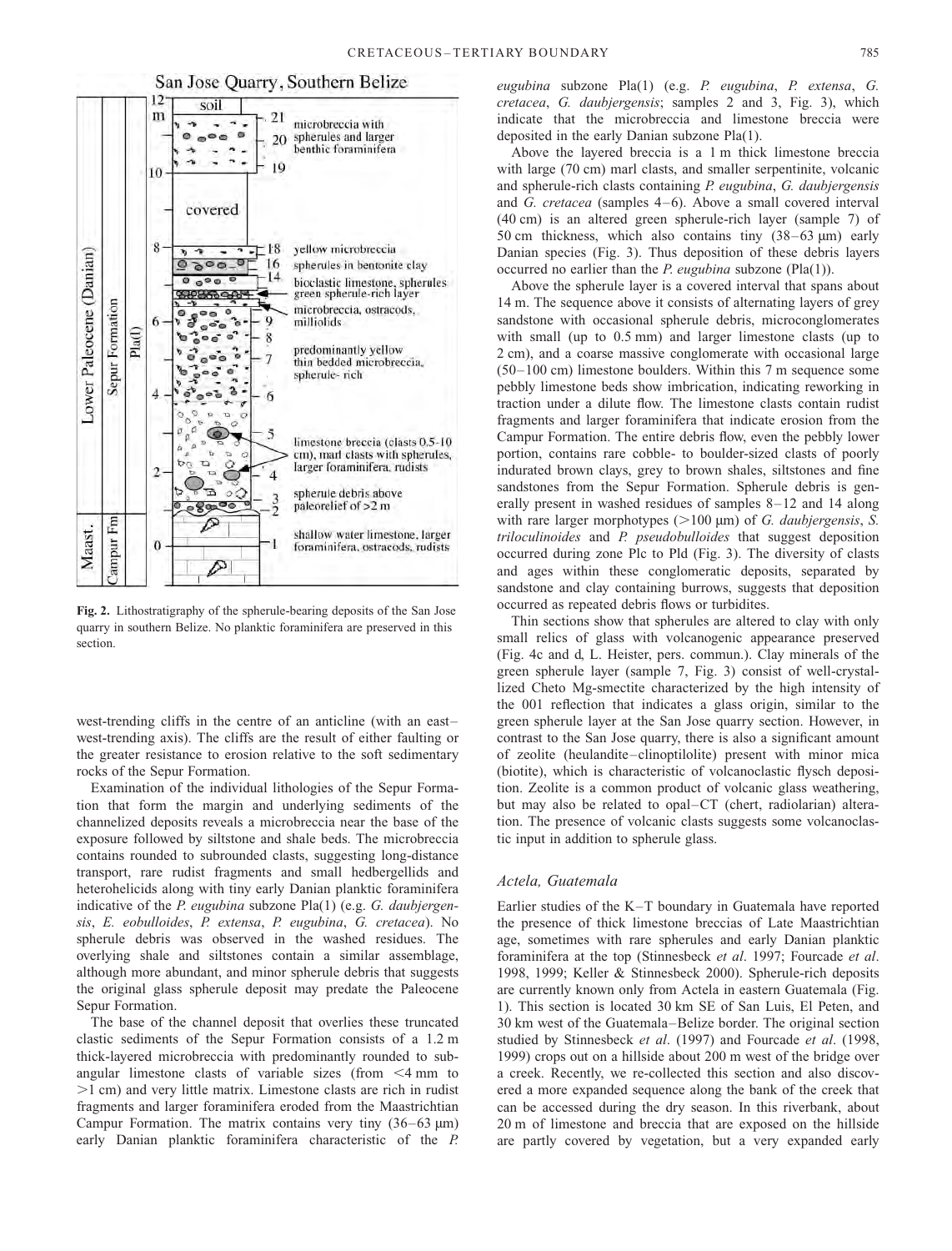<span id="page-3-0"></span>

# Santa Theresa, Southern Belize

Fig. 3. Litho- and biostratigraphy of the spherule-bearing deposits of the Santa Theresa section in southern Belize. Age control is based on planktic foraminifera from breccia clasts and matrix, as well as sand, shales and siltstones of the Sepur Formation.

Danian sequence is exposed that is missing on the hillside (Fig[. 5\).](#page-5-0)

At the Acetela hillside section, a spherule-rich microbreccia overlies a 13 m thick breccia with large (up to 70 cm in size) angular to subrounded clasts of shallow-water limestones from the underlying Campur Formation that contains rudist fragments and larger foraminifera. The microbreccia  $(\leq 1 \text{ cm}$  clasts) contains rare and poorly preserved early Danian species (e.g. Globoconusa daubjergensis, P. extensa and P. eugubina) that indicate a subzone Pla(1) age. A more diverse subzone Pla(1) assemblage is present in a 5 cm thick spherule layer near the top of the microbreccia (at 15 m, Fig. [5\)](#page-5-0) and in a thin spherule layer above the microbreccia disconformity. Spherule outlines are preserved in thin sections and some limestone clasts from the Campur Formation show relic glass (Fig. [4a](#page-4-0) and b). Mineralogical analysis reveals a single-phase Cheto smectite typical of weathered glass spherules. Based on these data we assign an early Danian Pla(1) age for the microbreccia, but consider that the clasts and spherules were reworked from the late Maastrichtian Campur Formation.

At 15 cm above the disconformity is a 5 cm thick yellow marly clay and 2 cm thick grey bentonite with significantly elevated Ir  $(0.31-0.49 \text{ ng g}^{-1})$  values (Fig. [5;](#page-5-0) see also [Fourcade](#page-11-0) et al. 1998). Planktic foraminiferal assemblages in the Irenriched interval are larger  $(63-100 \text{ }\mu\text{m})$  and more diverse than assemblages below this interval, and the first appearance of P. pseudobulloides in the sediments above marks the Pla(1)–Pla(2) boundary [\(Keller](#page-11-0) et al. 2003b). Ir anomalies at this stratigraphic interval have also been observed in sections from Haiti, and from Coxquihui and Bochil in central and southern Mexico [\(Keller](#page-11-0) et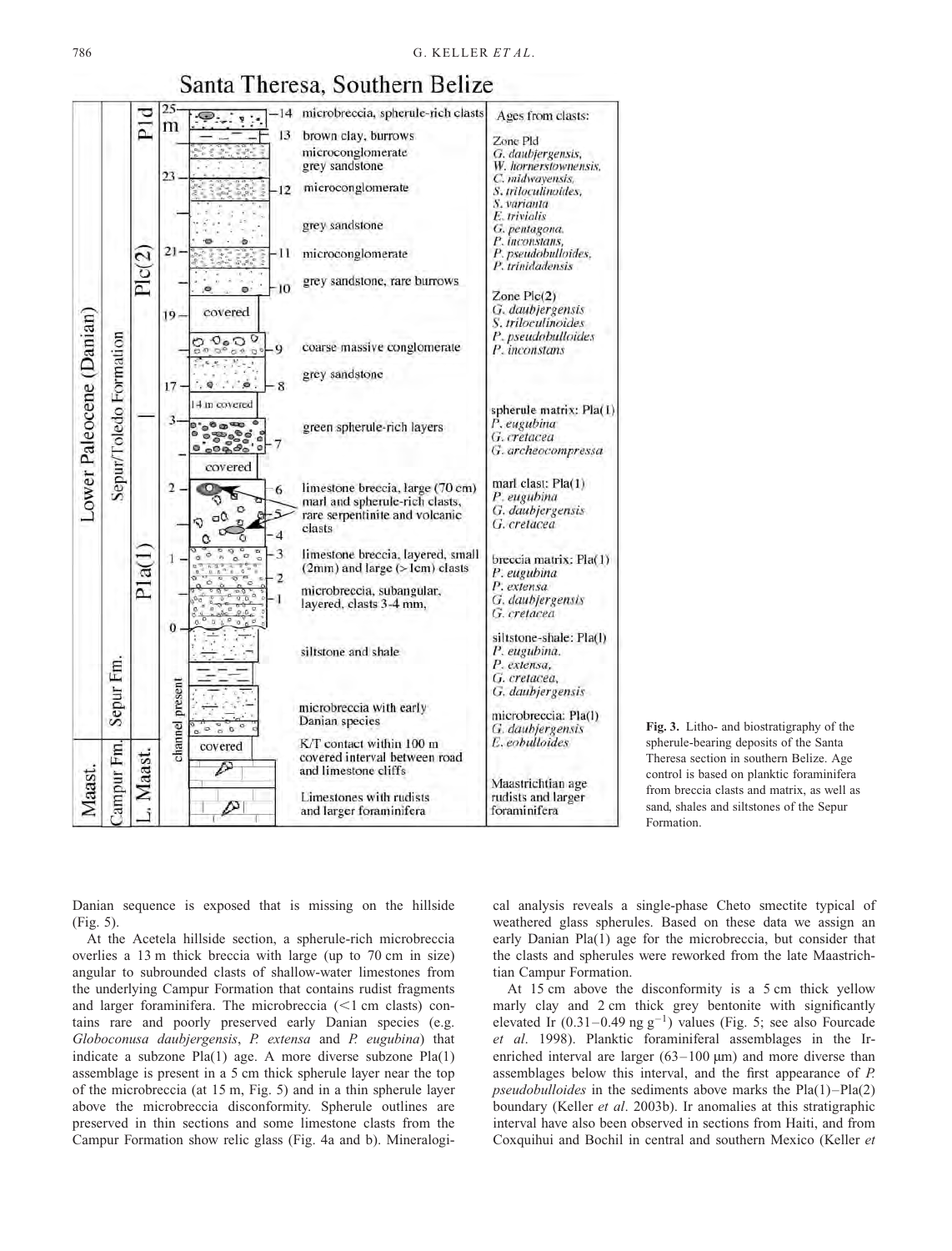<span id="page-4-0"></span>

Fig. 4. Thin-section micrographs of (a) spherules from Actela and (b) glass relic and orbitoid foraminifer from a limestone clast in the microbreccia. (c) and (d) glass relics from the spherule layer in the Santa Theresa section, Belize.

al. 2001, 2003b; [Stinnesbeck](#page-12-0) et al. 2002; Stüben et al. 2002, 2003). A cosmic influx is suggested by the chondrite-normalized Ir pattern in Haiti [\(Stinnesbeck](#page-12-0) et al. 2002; Stüben et al. 2002).

The same sequence is expanded and more complete in the riverbank outcrop, where the bentonite and yellow clay mark an easily correlatable horizon and zone Pla spans nearly 12 m of grey siltstone and claystones with thin micritic limestone layers (Fig. [5\).](#page-5-0) This unusually expanded P. eugubina Pla zone, which spans an estimated 250 ka and has an average sedimentation rate of 4.8 cm  $ka^{-1}$ , is apparently due to high terrigenous influx and frequent reworking, as indicated by reworked Cretaceous foraminifera. Spherules are common in the lower part of the section at 1 m, 1.8 m and 3 m, but also occur in a microbreccia at 3.6– 3.9 m, a grey limestone layer at 7 m, and within a bentonite layer at 13.5 m (Fig. [5\).](#page-5-0) Benthic foraminifera indicate that deposition occurred in an outer shelf to upper slope environment [\(Stinnesbeck](#page-12-0) et al. 1997). It is therefore likely that the breccia and spherule-rich layers represent debris flow deposits possibly caused by erosion during increased current activity at times of lower sea levels.

### Correlation of eastern Guatemala and southern Belize sections

The lithostratigrahy of the spherule-rich deposits, limestone breccias, microbreccias and microconglomerates at the Santa Theresa and Actela sections are similar, although better outcrop exposures

and microfossil preservation at Actela provide additional information on the age and depositional environment in southern Belize. Correlation of these sections shows that in both localities thickbedded shallow-water limestones of the Campur Formation with common rudists and larger foraminifera mark the late Cretaceous (Fig. [5\).](#page-5-0) At Actela an erosional unconformity marks the contact between the Campur limestone and the overlying 13 m thick breccia unit that is characterized by large clasts (up to 70 cm), but at Santa Theresa this interval is covered by vegetation. At Actela the limestone breccia contains no evidence of spherules or age diagnostic microfossils, and an erosional unconformity is at the top. The first spherules appear in the overlying microbreccia, which also contains larger foraminifera and the first early Danian species indicative of the  $P$ . eugubina subzone  $Pla(1)$  that probably correlates with the covered interval above the Campur Formation at Santa Theresa (Fig. [5\).](#page-5-0) The subzone  $Pla(1) - Pla(2)$  boundary is marked in both sections by spherule-rich microbreccias, but the same interval appears condensed or partly missing in the Actela hillside section, leaving the exact position of the Ir anomaly within the Pla(1) subzone uncertain. The expanded interval of subzone Pla(2) and Plb of the Actela riverbank section correlates to within a 14 m covered interval at Santa Theresa.

#### Depositional environment

The alternating micritic limestone, microbreccia, microconglomerate, sand, silt and shale layers at Actela and Santa Theresa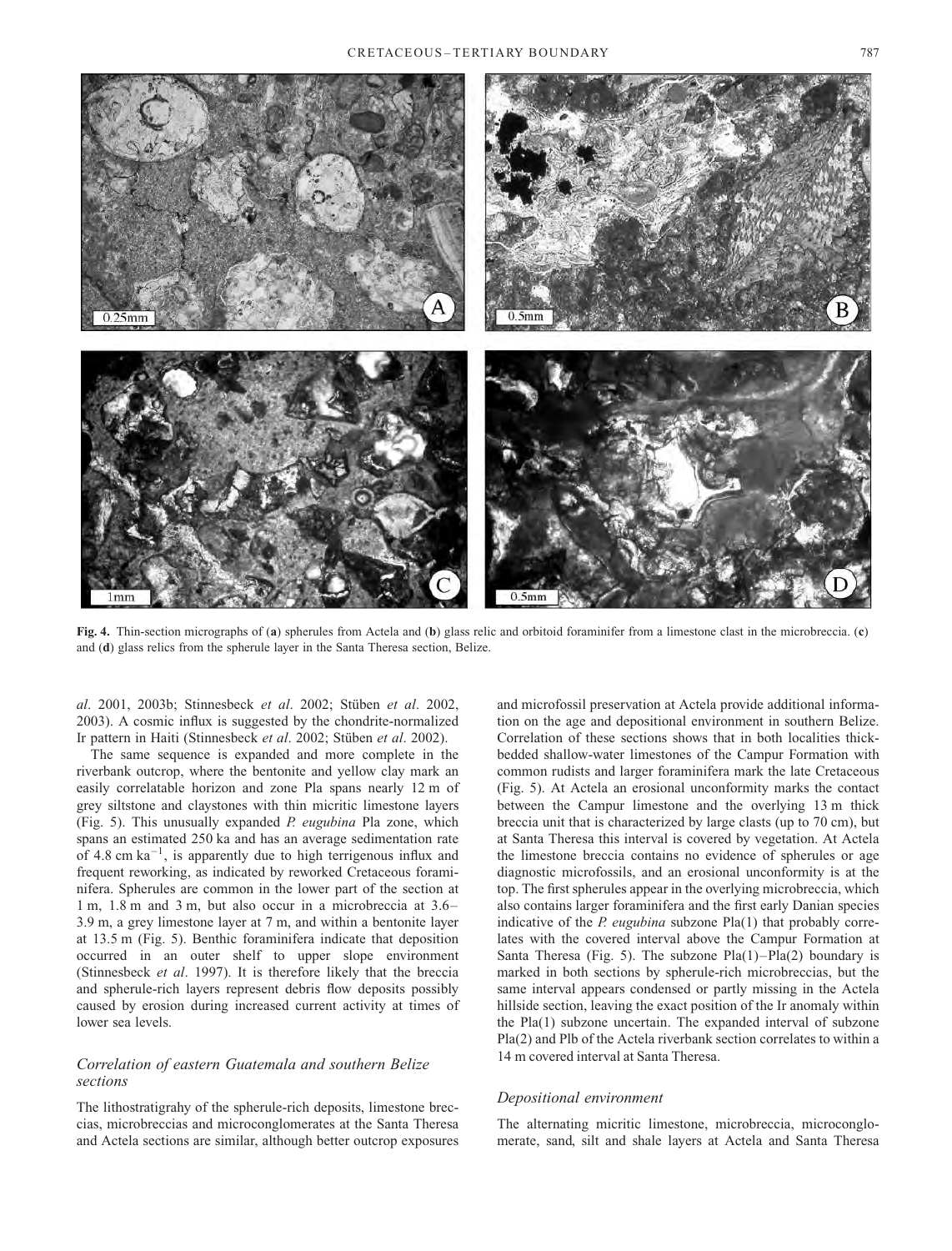<span id="page-5-0"></span>

Fig. 5. Litho- and biostratigraphic correlation of Santa Theresa and Actela sections, which are about 50 km apart. Wavy lines mark erosional surfaces. It should be noted that in both localities the major spherule-rich layers are in the lower Danian P. eugubinasubzone Pla(1), although reworked spherule clasts can also be found in zones Plc and Pld at Santa Theresa. An Ir anomaly is near the top of  $Pla(1)$  in a yellow clayey marl and may mark an early Danian impact event. The lower Danian subzone Pla(1) at Santa Theresa contains shales and siltstones that have not been observed at the Actela hillside section, but may be present in the more expanded riverbank section that is poorly exposed in this interval. Subzones Pla(2) and Plb and part of Pla(1) are covered by vegetation at Santa Theresa.

during the early Danian reveal a high-energy outer shelf to upper slope environment with repeated debris flows that are probably related to tectonic activity and/or sea-level fluctuations. Frequent sea-level changes, associated with erosion and transport, are known from sections throughout Guatemala and Mexico [\(Keller & Stinn](#page-11-0)esbeck 1996; [Stinnesbeck](#page-12-0) et al. 1997). It is also known that during the late Maastrichtian the southern margin of the Yucatan (Maya) block collided with the Greater Antillean Arc, and during the Paleocene with the Chortis block (e.g. [Pindell & Barr](#page-12-0)ett 1990; [Fourcade](#page-11-0) et al. 1994; [Meschede &](#page-12-0) Frisch 1998). As a consequence of these collisions, the Sepur (Toledo) siliciclastic flysch basin developed in southern Belize and the South Peten Basin of Guatemala and ended the stable carbonate platform conditions of the Campur Formation. Debris flows dominated by clasts of limestones derived from the Campur Formation testify to this tectonic activity. These limestone clasts occur in numerous stratigraphic levels of the Sepur Formation and are frequently present at the contact between the two units. It is therefore likely that in addition to the limestone, spherules are also eroded and reworked from an older original deposit of the Campur Formation that has not yet been discovered in this area.

# Central and northern Belize

### Albion Island quarry, northern Belize

We examined the Albion Island quarry in the Orange Walk District of northern Belize during several visits in an attempt to understand the relationship of these rocks to the spherule deposits in southern Belize (Fig. [1\).](#page-1-0) We did not succeed in finding a direct stratigraphic correlation, but made the following observations. The Barton Creek dolomite (Fig. [6\)](#page-6-0) is in fact a dolomitic limestone, strongly recrystallized, but with some layers still clearly stromatolitic in origin, with birds-eye and chickenwire structures. This indicates that deposition occurred in a restricted and occasionally evaporitic shallow intertidal environment. A restricted lagoonal environment is also suggested by the occurrence of rare carcineretid crabs (Carcineretes planetarius) and nerineid gastropods [\(Ocampo](#page-12-0) et al. 1996[; Vega](#page-12-0) et al. 1997). Based on these fossils, [Vega](#page-12-0) et al. (1997) and [Smit \(1999\)](#page-12-0) proposed a Maastrichtian age, although the crabs appear to be endemic to the locality and the age of the nerineids is unknown. The age of the Barton Creek dolomite is thus poorly constrained, but probably of Late Cretaceous age.

An undulating and irregular surface forms the upper contact of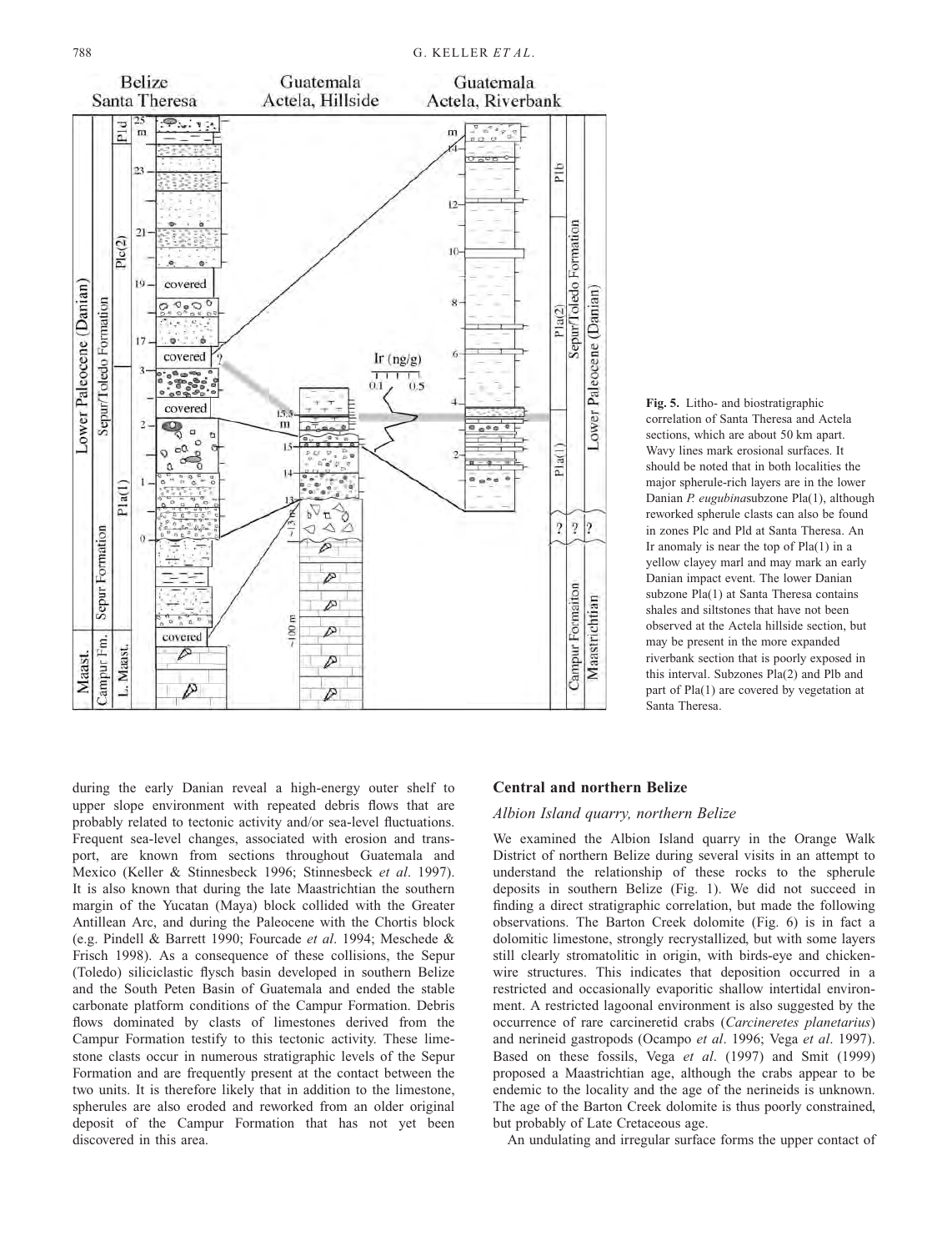<span id="page-6-0"></span>

Fig. 6. Lithostratigraphy and photographs of the Albion Island quarry showing the Barton Creek dolomite, smectite-rich spheroid layer and diamictite. The spheroid layer and diamictite are believed to represent ballistic ejecta from the Chicxulub impact on Yucatan.

the Barton Creek dolomite, with karst structures ('schlotten') that reach more than 10 m into the underlying sediments. Caliche crusts also provide evidence of subaerial exposure before deposition of the overlying sediments. A major hiatus thus characterizes this disconformity. The spheroid layer of [Ocampo](#page-12-0) et al. (1996) overlies the Barton Creek dolomite and is between 1 and 2 m thick with some bedding features. This layer is characterized by abundant rounded to subangular bodies (or clasts) of dolomite and clay up to 2 cm in diameter, which float in a fine-grained matrix of friable dolomite and calcite-silt (Fig. 6). The diamictite above the spheroid layer contains rounded to angular carbonate clasts in clay matrix with some relic glass preserved [\(Ocampo](#page-12-0) et al. 1996). The spheroids and diamictite layers have been interpreted as altered impact glass based on their smectite-rich clay composition [\(Ocampo](#page-12-0) et al. 1996; [Pope](#page-12-0) et al. 1999; [Fouke](#page-11-0) et al. 2002). Our clay analysis supports this interpretation.

There are significant differences in the clay mineral compositions of the Barton Creek dolomite, spheroid and diamictite units (Fig. [7\).](#page-7-0) In the Barton Creek dolomite palygorskite is the most abundant clay mineral (up to 95%), with minor kaolinite  $(0-4\%)$ and smectite (5–10%), which is poorly crystallized (half-width of 001 peak: $>1^\circ$ , Fig. [8\).](#page-7-0) Palygorskite forms in coastal and perimarine environments, where continental alkaline waters are concentrated by evaporation leading to solutions enriched in Si and Mg, which favour the formation of palygorskite and/or smectite [\(Millot 1970;](#page-12-0) [Chamley 1989](#page-11-0); [Robert & Cham](#page-12-0)ley 1991; [Pletsch 1996\).](#page-12-0) It is also frequently found on land in calcrete soils

of arid to semi-arid climatic zones. Thus, warm and arid climatic conditions are required to form palygorskite, whether on land or in marine environments. At Albion Island, such conditions prevailed during deposition of the Barton Creek dolomite, which indicates a warm coastal environment with evaporation and repeated subaerial exposures leading to the formation of dolomite, caliche crusts and palygorskite.

The spheroid clay layer is characterized by a single clay mineral phase, which consists of extremely well-crystallized smectite (half-width of 001 peak  $\leq 0.4^{\circ}$ ) characterized by very high intensity (Figs [7 a](#page-7-0)nd [8\),](#page-7-0) and a webby morphology with the major element a typical Cheto Mg-smectite (Si, Al, Mg, with minor Fe and K, Fig[. 9\).](#page-8-0) This Cheto type Mg-smectite indicates a single origin for the spheroid layer and the alteration of glass. In the diamictite above the spheroid layer, the clay composition is similar, with extremely abundant smectite (90%), but contains also minor amounts of palygorskite  $(<5%)$ , kaolinite (2%) and illite (5%, Fig. [7\).](#page-7-0) Smectite is slightly less well crystallized and has a lower 001 peak intensity (Fig. [8\).](#page-7-0) These features suggest a multiple origin for the diamictite constituents, including erosion of carbonate sediments, soils and glass alteration.

#### Armenia, central Belize

The Armenia section is located on the Hummingbird Highway 8 km east of Belmopan and within the village of Armenia (Fig. [1\).](#page-1-0) The section is exposed along the road that cuts through a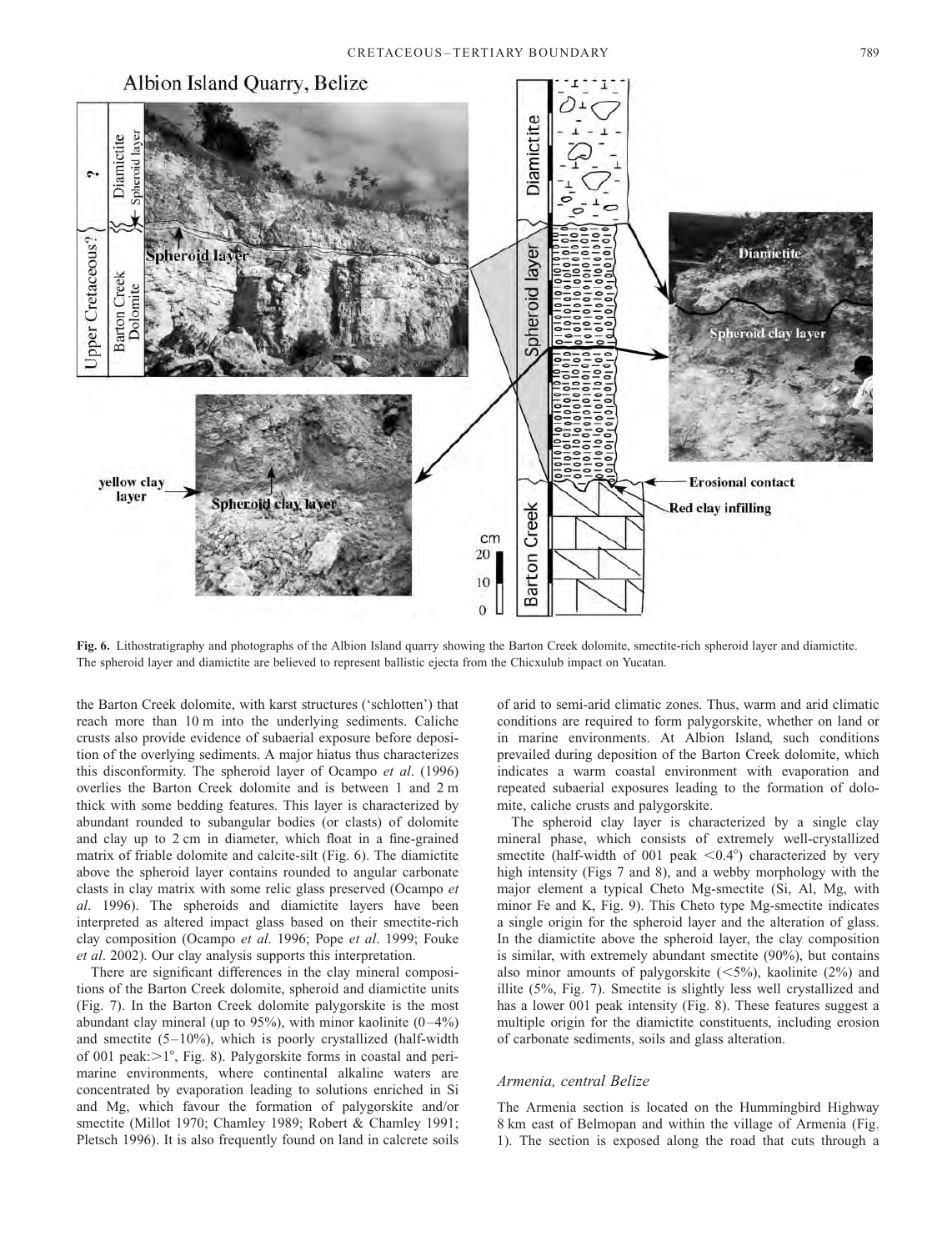<span id="page-7-0"></span>



Fig. 8. Albion Island quarry, Belize. XRD diffractograms characterizing (1) Barton Creek dolomite with high palygorskite, low amounts of poorly crystallized smectite, and minor kaolinite and illite; (2) the spheroid layer with a single phase of very well-crystallized Cheto Mg-smectite; (3) the diamictite with similar but lower Cheto Mg-smectite and minor amounts of kaolinite and palygorskite.

hilltop within the village. The base of the section consists of a 6 m thick limestone–dolomite breccia with an erosional unconformity at the top (Fig. [10\).](#page-9-0) Above the breccia is a 1 m thick microbreccia with spheroids of 1–2 cm in diameter. The main Fig. 7. Lithostratigraphy and mineralogy of the Albion Island quarry Barton Creek dolomite, spheroid layer and diamictite. It should be noted that each lithological unit has a distinct clay composition. The Barton Creek dolomite, dominated by palygorskite, formed in a warm coastal environment with evaporation and subaerial exposure. The spheroid layer consists of almost pure Cheto Mg-smectite and indicates weathered glass of likely Chicxulub origin. The diamictite contains abundant Mg-smectite and a small component of clays eroded from platform carbonates and soils.

spheroid layer is 3.5 m thick and consists of large clay spheroids  $(1–2$  cm in diameter) and subangular dolomite clasts, which float in a fine-grained matrix of friable dolomite and calcite-silt, similar to the spheroid layer at Albion Island (Figs [6](#page-6-0) and 7). A conglomerate overlies the spheroid layer. This conglomerate, sometimes informally called 'Pooks Hill conglomerate', was described by [Dixon \(1956\)](#page-11-0) as a fanglomerate extending along the northern front range of the Maya Mountains.

The clay mineral succession at Armenia is very similar to that at Albion Island. The limestone–dolomite breccia is characterized by abundant palygorskite, minor sepiolite, rare kaolinite and near absence of smectite (Fig[. 10\).](#page-9-0) The spheroid layer is marked by a single phase of very well-crystallized smectite (half-width of 001 peak  $\leq 0.4^{\circ}$ ) with high intensity of the 001 reflection. This Cheto smectite reflects the alteration of glass, similar to the spheroid layer at Albion Island. XRD bulk-rock analyses reveal the presence of amphibole (hornblende type). This exotic mineral may be derived from Jurassic sandstones or metamorphic basement rocks, as observed in some exploration drilling from Yucatan and Chiapas. The absence of Cheto smectite in the basal limestone–dolomite breccia suggests that this deposit is not related to the Chicxulub impact.

# Clay mineralogy of spherule layers

Two types of smectites are present in the spherule deposits of the studied sections: (1) an almost pure high Mg-smectite (Cheto type), very well crystallized and characterized by a high percentage of expandable layers  $(> 95\%)$ ; (2) a chemically more variable 'smectite' characterized by broader XRD peaks and lower percentage of expandable layers  $(<80\%)$ . Smectite type 2 is chemically more variable, characterized by broader XRD peaks, lower percentage of expandable layers  $(<80\%)$ , and higher Al and K contents. In contrast to type 1 Cheto Mgsmectite, smectite type 2 constitutes only a small part of the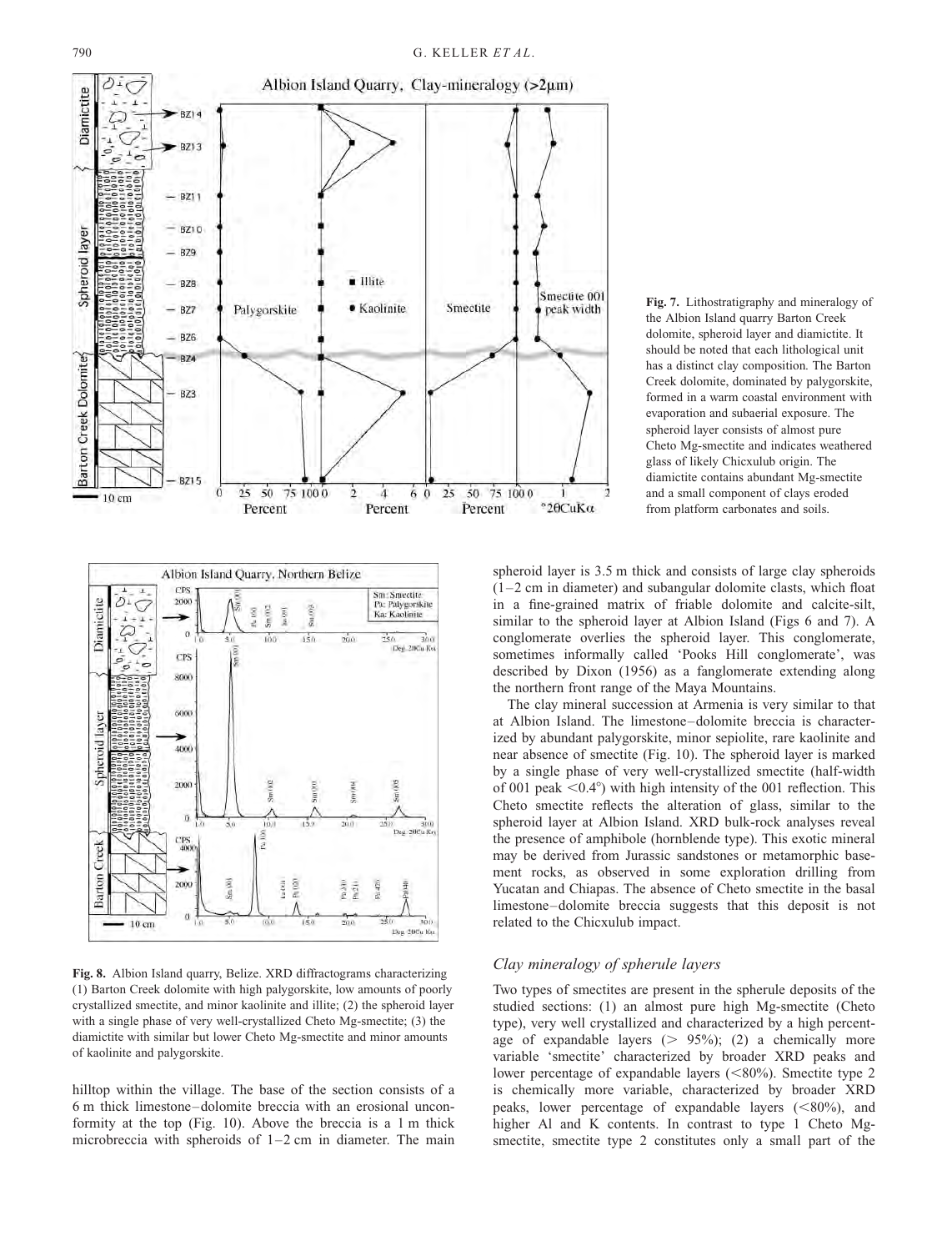# Albion Quarry, Spheroid clay layer

<span id="page-8-0"></span>



Fig. 9. ESEM micrograph and EDX analysis of clay from the Albion Island spheroid layer. The presence of a single clay mineral phase consisting of Cheto smectite characterized by webby texture should be noted. EDX analyses indicate a typical Cheto smectite with high Mg and minor Fe–K contents derived from glass alteration.

corresponding clay assemblage. Type 2 smectite is probably derived from weathering of soils under warm and semi-arid climates [\(Chamley 1989](#page-11-0); [Hillier 1995\). A](#page-11-0)t Armenia and Albion Island the type 2 smectite, marked by predominance of palygorskite, is present below the spheroid layer and indicates deposition on a carbonate platform in a warm and semi-arid climate.

Smectite type 1 forms up to 100% of the clay fraction and is characterized by excellent crystallinity, very high intensity of the 001 reflection and a webby morphology, with the major element being a typical Cheto Mg-smectite (Si, Al, Mg with minor Fe and K, Fig[s 8 a](#page-7-0)nd [10\).](#page-9-0) After heating, the  $9.6\text{\AA}$  reflection is very reduced, compared with the ethylene glycol solvated preparation,

implying a particular cationic configuration of the interlayer as observed in bentonites (Caillère et al. 1982; [Debrabant](#page-11-0) et al. 1999)[. Debrabant](#page-11-0) et al. (1999) noted such smectites at El Caribe in Guatemala and Ceibo (also called Tlaxcalantongo) in central Mexico based on XRD and differential thermal analysis (DTA) techniques and interpreted them as Na–Mg bentonite (Cheto type) derived from the weathering of a spherule-bearing layer. Our analyses indicate the presence of similar Cheto type smectites in spherule-rich deposits at Albion Island, Armenia, Santa Theresa and San Jose in Belize, and at Actela in Guatemala. Cheto Mg-smectites have also been identified in altered spherule layers at Beloc, Haiti, Coxquihui in central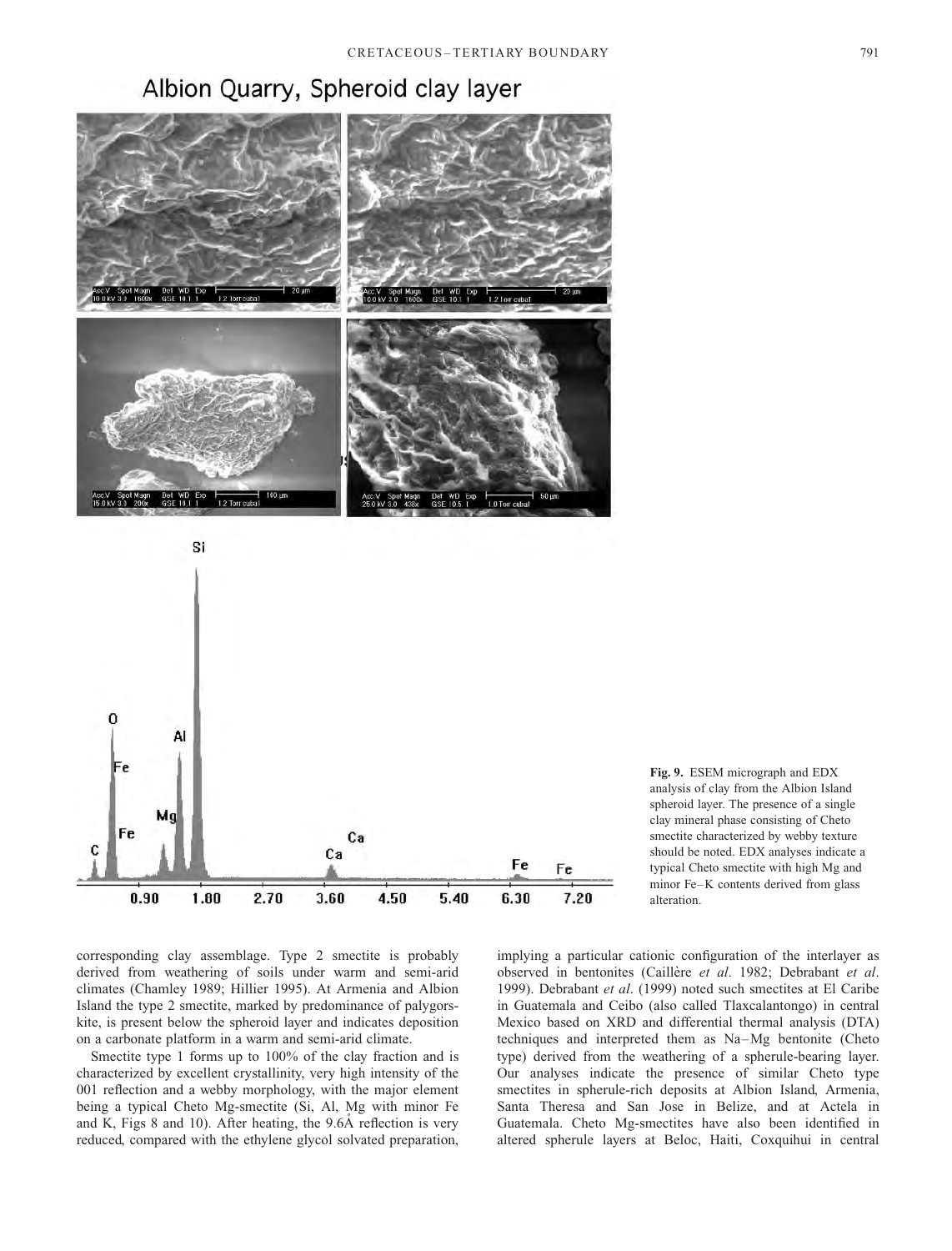<span id="page-9-0"></span>

Fig. 10. Lithostratigraphy of Armenia, Belize, with XRD diffractograms characterizing the limestone–dolomite breccia with high palygorskite, minor kaolinite and nearly absent smectite, and the spheroid layer with a single phase of very well-crystallized Cheto Mg-smectite that indicates weathered glass of likely Chicxulub origin, similar to the spheroid layer at Albion Island.

Mexico, and Bochil and Trinitaria in central and southern Mexico [\(Keller](#page-11-0) et al. 2003b). In all of these localities, except Haiti, spherule deposition occurred on a confined carbonate platform that favoured weathering in a pure smectite phase. Although type 1 Cheto Mg-smectite clays are commonly interpreted as weathering products of glass linked to the Chicxulub impact, they may also be derived from volcanic glass [\(Elliot](#page-11-0) et al. 1989[; Elliot 1993\).](#page-11-0)

The presence of Cheto smectite in the layers with large spheroids at Albion quarry and Armenia, and with small, altered glass spherules in southern Belize and Guatemala, strongly suggests a common origin. Although type 1 Mg-smectite may be derived from tektites, or volcanic glass [\(Elliot](#page-11-0) et al. 1989[; Elliot](#page-11-0) 1993), there is strong evidence that the smectite spherules are of tektite origin. This is suggested by: (1) the widespread geographical distribution of spherule deposits throughout Central America and the Caribbean; (2) the evidence for an impact event on Yucatan that was the likely source; (3) the absence of major volcanism in the region; (4) rarity of large quantities of spherules being produced by volcanism.

### **Discussion**

#### Correlation of Belize sections

The northern and southern Belize sections can thus be correlated based on Cheto smectite clay, and an age estimate for spherule deposition can be derived from the presence of planktic foraminifera in southern Belize and Guatemala sections. Figure [11](#page-10-0)

shows the lithologs of the Belize sections along with descriptions and biozones determined at Santa Theresa. The spheroid bed at Albion Island and Armenia and the spherule layer at the San Jose quarry overlie erosional surfaces of the Barton Creek dolomite and Campur Formation limestone, respectively. This interval is covered at Santa Theresa, but several metres of Sepur Formation shale, sand and siltstone are exposed and contain an early P. eugubina Pla(1) assemblage similar to the overlying layered microbreccia up to the green spherule-rich layer, which can also be identified at San Jose (Fig. [11\).](#page-10-0) This correlation is supported by clay mineralogy, which shows the green spherule layers to consist of almost pure Cheto smectite. No further correlations can be made upsection because of poor outcrop exposure at the San Jose quarry. The Belize spheroid and spherule layers can also be correlated with spherule deposits in Guatemala, Haiti and Mexico, and the presence of Cheto smectite clay indicates the same origin: the Chicxulub impact on Yucatan.

#### Early Danian age of spherules; reworked

The widespread thick microspherule deposits in southern Belize and eastern Guatemala are interbedded with breccias, microbreccias, conglomerates, sand and siltstones as channelized debris flows or turbidites. The presence of tiny early Danian planktic foraminifers (36–63 µm, e.g. P. eugubina, P. extensa, Guembelitria cretacea, Globoconusa daubjergensis) in the matrix of breccias and spherule-rich layers, as well as within spherule clasts, indicates that deposition occurred during the early Danian P. eugubina subzone Pla(1). Similar spherule deposits of Pla(1) age, interbedded with microbreccias, are also found at Beloc, Haiti [\(Keller](#page-11-0) et al. 2001), and at Coxquihui, central Mexico [\(Stinnesbeck](#page-12-0) et al. 2002). However, because spherules, as well as late Maastrichtian foraminifera, are reworked and redeposited in these sections they probably derived from older spherule deposits that predate the K–T boundary.

To date there are no localities where the spherule layer can be demonstrated to have been deposited precisely at the K–T boundary. This includes the recent ODP Site 1001 in the Caribbean Sea and Site 1049 off Florida, where thin spherule layers are present apparently at the K–T boundary [\(Sigurdsson](#page-12-0) et al. 1997; [Norris](#page-12-0) et al. 1998, 1999; [Klaus](#page-11-0) et al. 2000; [Huber](#page-11-0) et al. 2002). However, the sediments immediately above these impact spherule layers are of P. eugubina subzone Pla(1) age, as in Haiti, Guatemala and Belize, and the sediments below miss the latest Maastrichtian zone CF1 because of a hiatus [\(Keller](#page-11-0) et al. 2003b). The depositional age of these spherules thus remains unknown; they could be either early Danian or late Maastrichtian in age, but a K–T age is excluded by the hiatus. Based on the assumption that these altered glass spherules are produced by the Chicxulub impact, the early Danian spherules in Haiti, central Mexico and Guatemala, and at ODP Sites 1001 and 1049, have been interpreted as reworked [\(Stinnesbeck](#page-12-0) et al. 1997, 2002; [Fourcade](#page-11-0) et al. 1998; [Keller](#page-11-0) et al. 2001, 2002, 2003b; Stüben et al. 2002).

# Pre-K–T age of Chicxulub impact

The age of the original spherule deposition can be determined based on northeastern Mexico, where three to four spherule layers are found interbedded with over 10 m of marls of the Mendez Formation that span the last 300 ka of the Maastrichtian (planktic foraminiferal zone CF1) [\(Stinnesbeck](#page-12-0) et al. 2001; [Keller](#page-11-0) *et al.* 2002). The stratigraphically lowermost glass spher-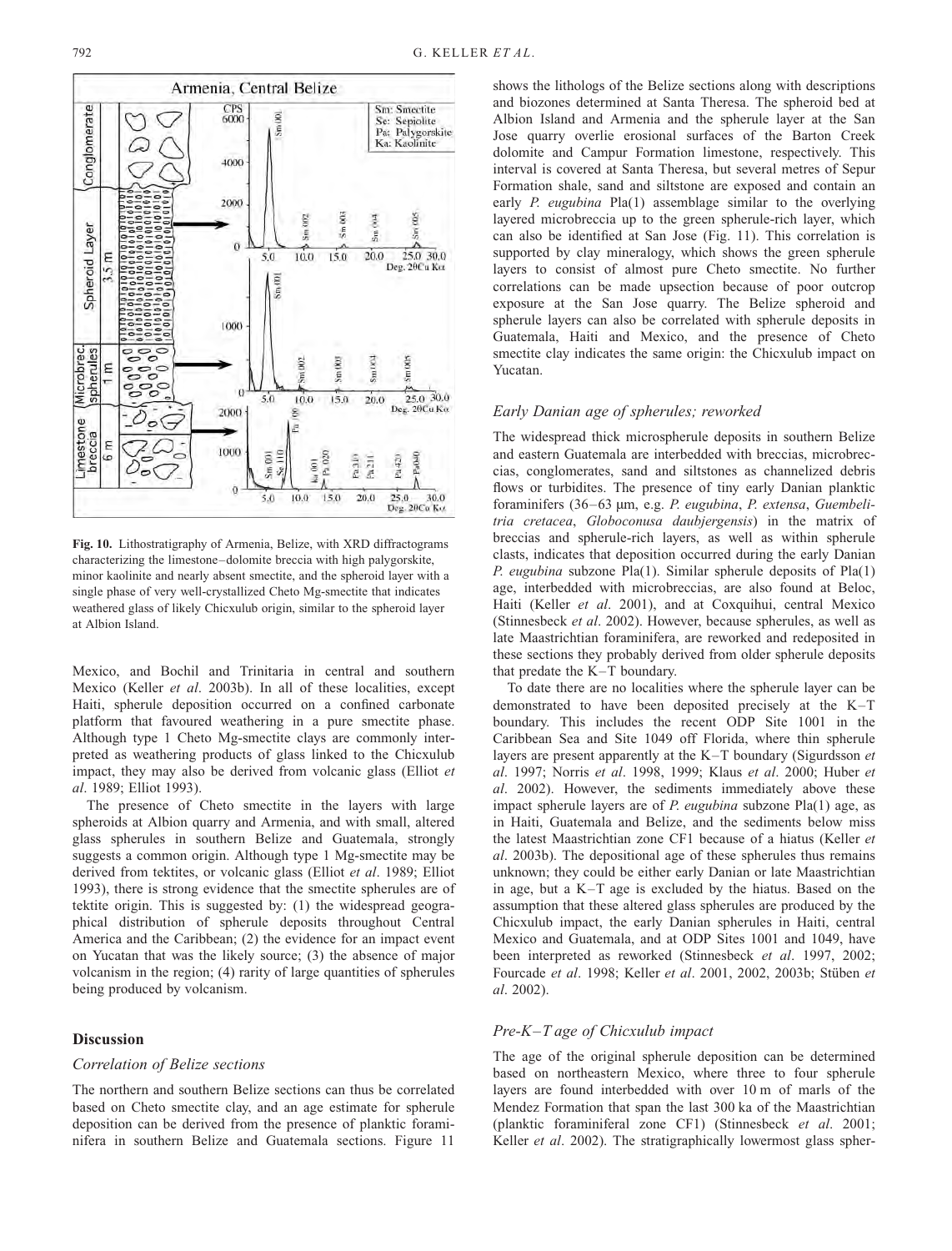<span id="page-10-0"></span>

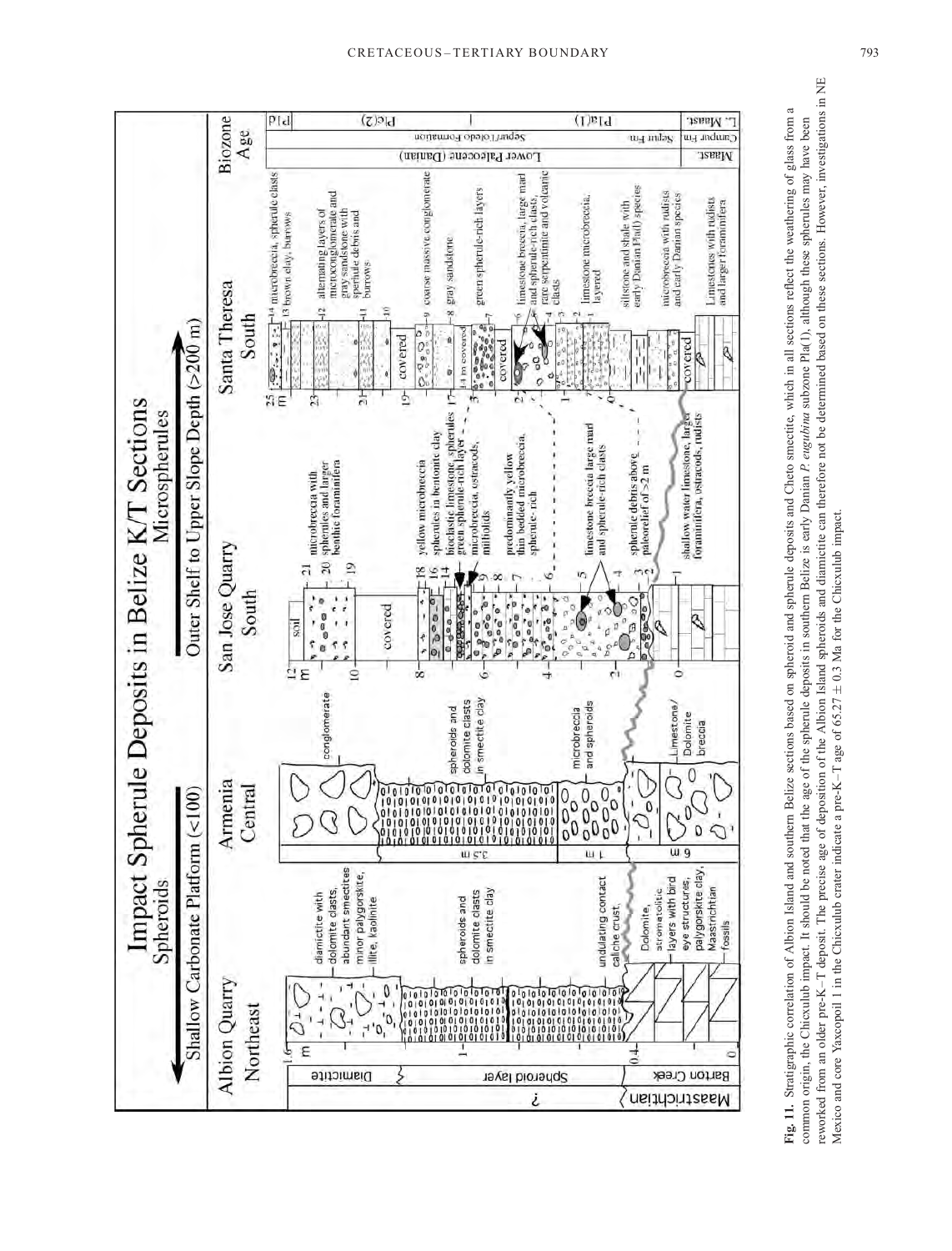<span id="page-11-0"></span>ule layer is near the base of zone CF1 and yields an age of  $65.27 \pm 0.03$  Ma based on sediment accumulation rates. This indicates a pre-K–T age for the Chicxulub impact, followed by repeated reworking of the original spherule deposits in shallowwater environments and their transport into deeper waters by currents as a result of sea-level lowstands, turbidity currents, gravity slumps or tectonic activity. This interpretation is supported by the near absence of clasts or foraminifera in the oldest spherule layer, but abundant clasts, foraminifera and occasional shallow-water benthic species and wood fragments in stratigraphically higher spherule layers (Keller et al. 2002). This could explain the absence of the original spherule deposit on the shallow carbonate platform of southern Mexico, Guatemala and Belize. Alternatively, [Soria](#page-12-0) et al. (2001) explained these late Maastrichtian spherule layers in northeastern Mexico as the result of the K–T Chicxulub impact-induced large-scale slumps, although only small isolated intraformational slumps have been detected in several dozen sections (Keller & Stinnesbeck 2002; Keller et al. 2002[; Schulte](#page-12-0) et al. 2003).

A pre-K–T age for the Chicxulub impact has now also been determined based on recent investigations of the Yaxcopoil 1 core, which was drilled on the inner flank of the transient crater (Keller et al. 2003a). In this core, a 100 m thick impact breccia underlies 50 cm of bedded dolomitic limestone with diverse planktic foraminiferal assemblages of zone CF1 that spans the last 300 ka of the Maastrichtian. The K–T boundary is marked by a hiatus where most of the early Danian zone Pla and part of the late Maastrichtian zone CF1 is missing. The best age estimate for the Chicxulub impact can thus be derived from northeastern Mexico, where more continuous sedimentation indicates deposition of the oldest glass spherule layer about 270–300 ka before the K–T boundary.

#### **Conclusions**

We conclude that the presence of almost pure Cheto smectite derived from alteration of glass at Albion Island and Armenia in northern and central Belize, and the spherule deposits of southern Belize, eastern Guatemala, Haiti, Mexico and elsewhere indicate a common origin, the Chicxulub impact. The depositional ages of the spherule layers are variable as a result of erosion and redeposition, with an early Danian P. eugubina zone Pla(1) age in Belize, Guatemala, Haiti, southern Mexico and the Caribbean, and a pre-K-T age of  $65.27 \pm 0.03$  Ma in northeastern Mexico and the Chicxulub impact breccia as determined from the new Yaxcopoil 1 core. The Chixculub impact thus predated the K–T boundary impact event and did not cause the end-Cretaceous mass extinction. Multiple impacts, volcanism and climate change are the likely cause for the end-Cretaceous mass extinction.

We thank A. Cho from the Geology and Petroleum Department, Ministry of Natural Resources, Belize, for field assistance with the Armenia section, and L. Heister (UCD) for examination of volcanic components in the spherule layer of Santa Theresa. We gratefully acknowledge support from the US NSF (grant EAR-0207407 to G.K.), the German Science Foundation (grants STI 128/7 and STU 169/10-2), and the Swiss National Fund (grant 8220-028367 to T.A.).

#### References

ADATTE, T., STINNESBECK, W. & KELLER, G. 1996. Lithostrationaphic and mineralogic correlations of near K/T boundary clastic sediments in northeastern Mexico: implications for origin and nature of deposition. In: RYDER,

G., Fastovsky, D. & Gartner, S. (eds) The Cretaceous–Tertiary Event and Other Catastrophes in Earth History. Geological Society of America, Special Papers, 307, 211–226.

- Berggren, W.A., Kent, D.V., Swisher, C.C. III & Aubry, M.-P. 1995. A revised Cenozoic geochronology and chronostratigraphy. In: BERGGREN, W., KENT, D.V., AUBRY, M.-P. & HARDENBOL, J. (eds) Geochronology, Time Scales and Global Stratigraphic Correlation. Society for Sedimentary Geology, Special Publications, 54, 129–212.
- CAILLÈRE, M., HININ, S. & RAUTUREAU, M. 1982. Minéralogie des Argiles, II, Classification et Nomenclature. Masson, Paris.
- CHAMLEY, H. 1989. Clay Sedimentology. Springer, Berlin.
- Debrabant, P., Fourcade, E. & Chamley, H. et al. 1999. Les argiles de la transition Cretace–Tertiaire au Guatemala, temoins d'un impact d'asteroide. Bulletin de la Société Géologique de France, 170, 643-660.
- Dixon, C.G. 1956. Geology of Southern British Honduras, with Notes on Adjacent Areas. Government Printer, Belize.
- Elliot, C.W. 1993. Origin of the Mg smectite at the Cretaceous/Tertiary (K/T) boundary at Stevns Klint, Denmark. Clays and Clay Minerals, 41, 442–452.
- Elliot, C.W., Aronson, J.L., Millard, H.T. & Gierlowski-Kordesch, E. 1989. The origin of clay minerals at the Cretaceous/Tertiary boundary in Denmark. Geological Society of America Bulletin, 101, 702–710.
- FOUKE, B.W., ZERKLE, A.L. & ALVAREZ, W. ET AL. 2002. Cathodoluminescence petrography and isotope geochemistry of KT impact ejecta deposited 360 km from the Chicxulub crater, at Albion Island, Belize. Sedimentology, 49, 117–138.
- FOURCADE, E., MÉNDEZ, J. & AZÉMA, J. ET AL. 1994. Dating of the settling and drowning of the carbonate platform and of the overthrusting of the ophiolites on the Maya Block during the Mesozoic (Guatemala). Newsletters on Stratigraphy, 30, 33–43.
- FOURCADE, E., ROCCHIA, R. & GARDIN, S. ET AL. 1998. Age of the Guatemala breccias around the Cretaceous–Tertiary boundary: relationships with the asteroid impact on the Yucatan. Comptes Rendues de l'Académie des Sciences, Sciences de la Terre et des Planètes, 327, 47-53.
- FOURCADE, E., PICCIONI, L., ESCRIBÁ, J. & ROSSELO, E. 1999. Cretaceous stratigraphy and palaeoenvironments of the Southern Petén Basin, Guatemala. Cretaceous Research, 20, 793–811.
- HILLIER, S. 1995. Erosion, sedimentation and sedimentary origin of clays. In: VELDE, B. (ed.) Origin and Mineralogy of Clays, Clays and the Environment. Springer, Berlin, 162–219.
- HUBER, B.T., MACLEOD, K.G. & NORRIS, R.D. 2002. Abrupt extinction and subsequent reworking of Cretaceous planktonic foraminifera across the Cretaceous–Tertiary boundary: evidence from the subtropical North Atlantic. In: KOEBERL, C. & MACLEOD, K.G. (eds) Catastrophic Events and Mass Extinctions: Impacts and Beyond.Geological Society of America, Special Papers, 356, 277–289.
- Keller, G. & Stinnesbeck, W. 1996. Sea level changes, clastic deposits, and megatsunamis across the Cretaceous–Tertiary boundary. In: MACLEOD, N. & Keller, G. (eds) Cretaceous–Tertiary Mass Extinctions: Biotic and Environmental Changes. W. W. Norton, New York, 415–450.
- Keller, G. & Stinnesbeck, W. 2000. Ir and the K/T boundary at El Caribe, Guatemala. International Journal of Earth Sciences, 88, 840–843.
- Keller, G. & Stinnesbeck, W. 2002. Slumping and a sandbar deposit at the Cretaceous–Tertiary boundary in the El Tecolote section (northeastern Mexico): an impact-induced sediment gravity flow—Comment. Geology, 30, 382–383.
- KELLER, G., Lt. L. & MACLEOD, N. 1995. The Cretaceous/Tertiary boundary stratotype section at El Kef, Tunisia: how catastrophic was the mass extinction? Palaeogeography, Palaeoclimatology, Palaeoecology, 119, 221–254.
- Keller, G., Lopez-Oliva, J.G., Stinnesbeck, W. & Adatte, T. 1997. Age, stratigraphy and deposition of near K/T siliciclastic deposits in Mexico: relation to bolide impact? Geological Society of America Bulletin, 109, 410–428.
- Keller, G., Adatte, T., Stinnesbeck, W., Stueben, D. & Berner, Z. 2001. Age, chemo-and biostratigraphy of Haiti spherule-rich deposits: a multi-event K–T scenario. Canadian Journal of Earth Sciences, 38, 197–227.
- Keller, G., Adatte, T., Stinnesbeck, W., Affolter, M., Schilli, L. & Lopez-Oliva, J.G. 2002. Multiple spherule layers in the late Maastrichtian of northeastern Mexico. In: KOEBERL, C. & MACLEOD, K.G.. (eds) Catastrophic Events and Mass Extinctions: Impacts and Beyond. Geological Society of America, Special Papers, 356, 145–162.
- KELLER, G., STINNESBECK, W. & ADATTE, T. 2003a. Chicxulub impact predates the K–T boundary by  $\sim$ 300 ky: supports multiple impact hypothesis. EOS Transactions, American Geophysical Union, in press.
- KELLER, G., STINNESBECK, W., ADATTE, T. & STÜBEN, D. 2003b. Multiple impacts across the Cretaceous–Tertiary boundary. Earth-Science Reviews, 1283, 1–37.
- Klaus, A., Norris, R.D., Kroon, D. & Smit, J. 2000. Impact-induced mass wasting at the K–T boundary: Blake Nose, western North Atlantic. Geology,